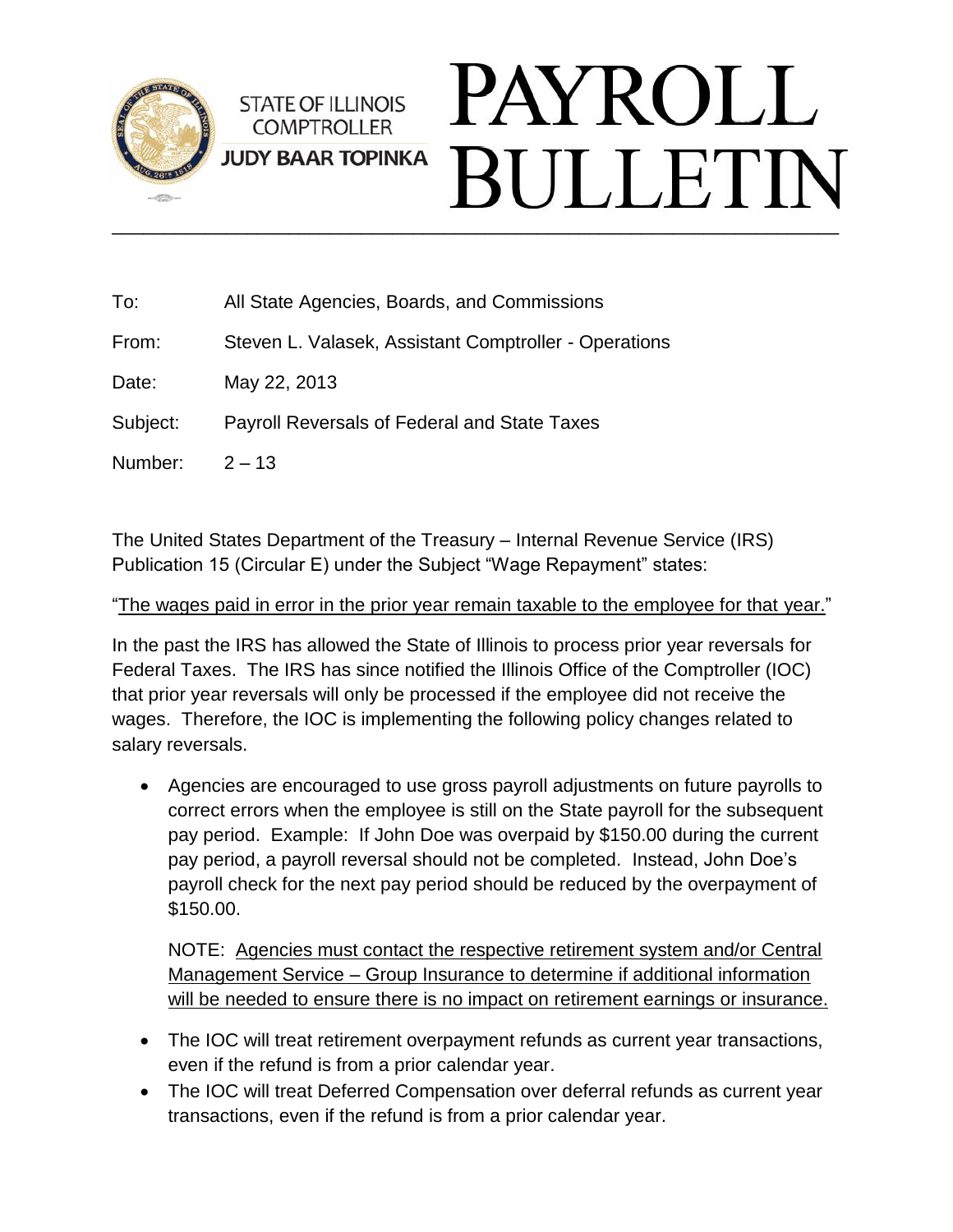The IOC is implementing the following procedural changes related to salary reversals.

### **Current calendar year reversals:**

- 1. Employees currently on state payroll:
	- 1.1 Agencies should adjust future earnings using a gross payroll adjustment on future payrolls.
	- 1.2 Agencies may petition the IOC to process a current year reversal when there are extraordinary circumstances.If approved, agencies must follow the new current year reversal rules (see attachment 1).
- 2. Employees no longer on state payroll:
	- 2.1 A gross salary adjustment is not an option; therefore, agencies should follow step 1.2.

# **Prior calendar year reversals:**

- 3. Employees currently on state payroll:
	- 3.1 Agencies should adjust future earnings using a gross payroll adjustment on future payrolls.
	- 3.2 Agencies may petition the IOC to process a prior year reversal when the net warrant or net deposit was received by the employee and there are extraordinary circumstances. If approved, the agency must follow the new prior year reversal rules - Option 1 (see attachment 2).
	- 3.3 Agencies may petition the IOC to process a prior year reversal when the "hard copy" net warrant was NOT received by the employee. If approved, the agencies must follow the new prior year reversal rules - Option 2 (see attachment 3).
- 4. Employee no longer on state payroll:
	- 4.1 A gross salary adjustment is not an option: therefore, the agency should follow step 3.2 or 3.3.

A follow up meeting with Payroll Officers and/or Fiscal Officers that have outstanding questions relating to this bulletin is scheduled for 1:30 – 3:00 PM on May 29, 2013 at the Capital City Training Center, 130 W. Mason Street, Springfield, IL 62702. Agencies should contact Ellen Curtin at 217-558-3359 to make a reservation. Questions should be forwarded to Nancy Smith at [nsmith@mail.ioc.state.il.us.](mailto:nsmith@mail.ioc.state.il.us)

Agencies may access this and other Payroll, SAMS and Accounting Bulletins on the Comptroller's website at [www.ioc.state.il.us](http://www.ioc.state.il.us/) under Resource Library.

If you have any questions regarding this bulletin, please contact the IOC payroll office at (217) 782-4758.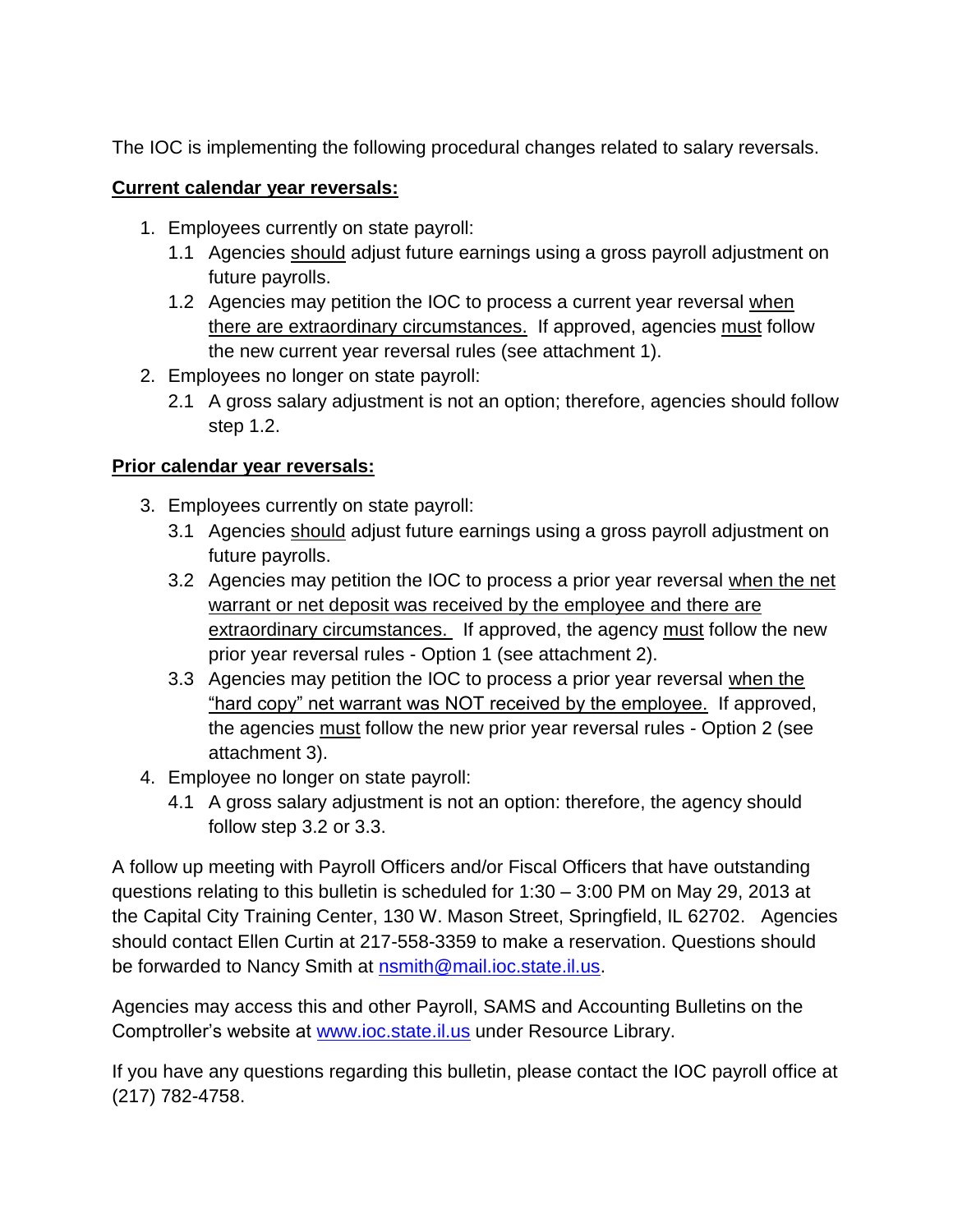### **Attachment 1**

### **New Current Year Reversal Rules:**

- 1. Agencies must request approval to initiate a salary reversal from the IOC. A sample "Petition to Process Salary Reversal" form is available from the IOC Payroll Office.
- 2. The request must include a detailed justification for the reversal.
- 3. If the request is approved, the IOC will notify the agency to submit the C-65 along with all money instruments not included on the reversal.
- 4. When the completed C-65 and the associated money instruments are received, the IOC will review and determine whether to authorize the agency to complete the salary reversal on a specified pay period. This reversal will include the Federal and State Taxes.
- 5. The IOC will retrieve the salary reversal warrant and process the C-65.
- 6. If the salary reversal is not completed on the specified pay period, the agency must request in writing a future pay period to process the reversal.
- 7. If the salary reversal is not completed by November 15, the agency must follow prior year reversal rules (Attachments 2 or 3) including requesting approval again.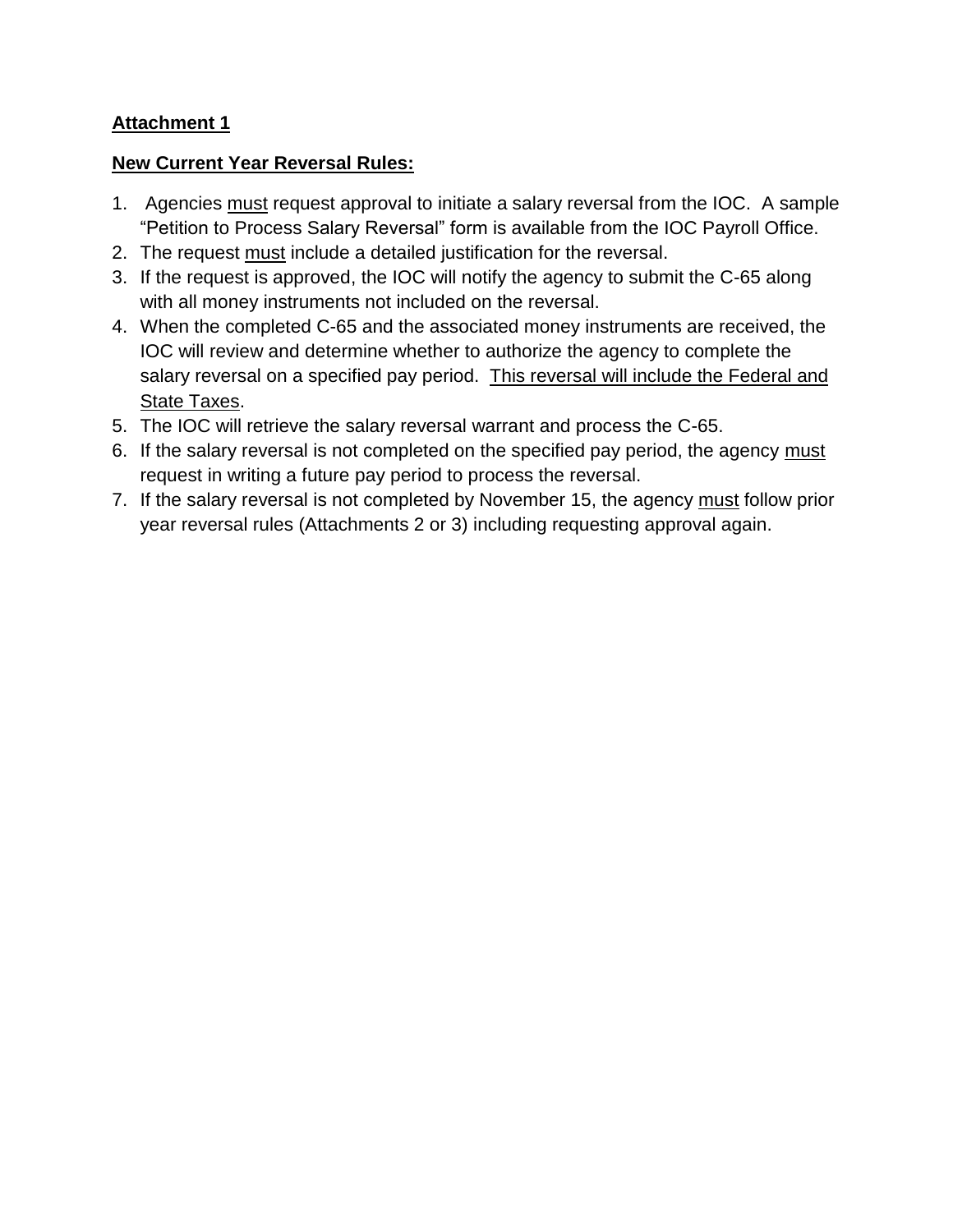## **Attachment 2**

### **New Prior Year Reversal Rules - Option 1:**

- 1. Agencies must obtain a letter from the employee stating that they have not, and will not, request a claim for FICA and Medicare.
- 2. Agencies must request approval to initiate a salary reversal from the IOC. A sample "Petition to Process Salary Reversal" form is available from the IOC Payroll Office.
- 3. The request must include a detailed justification for the reversal.
- 4. If the request is approved, the IOC will notify the agency to submit the C-65 along with all money instruments not included on the reversal.
- 5. When the completed C-65 and the associated money instruments are received, the IOC will review and determine whether to authorize the agency to complete the salary reversal on a specified pay period. This reversal will **not** include the Federal and State Taxes.
- 6. The C-65 instructions are modified to address the processing of a salary reversal without the Federal and State Taxes as follows:
	- Mark the top of the C-65 as "PRIOR YEAR".
	- Do not complete lines 16 or 18.
	- On the "Comments" line enter "Note Prior Year Reversal no Federal or State withholding allowed".
- 7. The IOC will retrieve the salary reversal warrant and process the C-65.
- 8. The IOC will file a W-2C form. Boxes 1 and 2 will not be changed. Boxes 3, 4, 5 and 6 will be adjusted for the reversal.
	- If the agency wants to recoup the Federal and State taxes, they must get the funds from the employee (voluntarily or non-voluntarily).
	- Once the agency receives the funds (Federal and State Taxes) from the employee, the agency should process an Expenditure Adjustment Transmittal (EAT).
	- The agency should then issue the employee a letter stating that the employee has reimbursed the agency for the taxes.
	- The employee can follow IRS guidelines to reduce their gross income on their tax return.
- 9. If the salary reversal is not completed on the specified pay period, the agency must request in writing a future pay period to process the reversal.